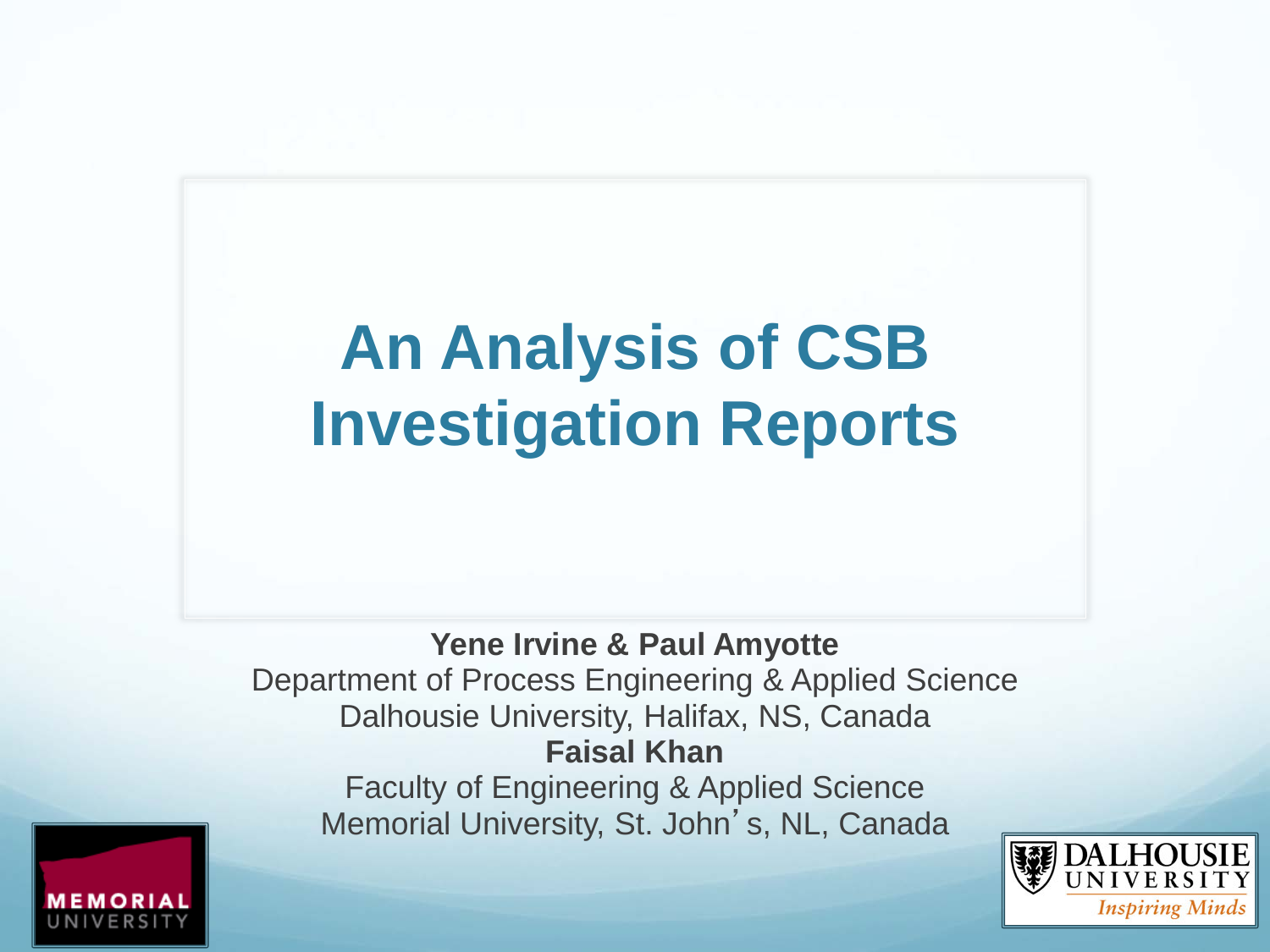

- **Introduction**
- Explicit Inherent Safety Considerations in CSB **Reports**
- Results of CSB Report Analysis
- Inherent Safety Learnings
- **Concluding Remarks**
- Acknowledgements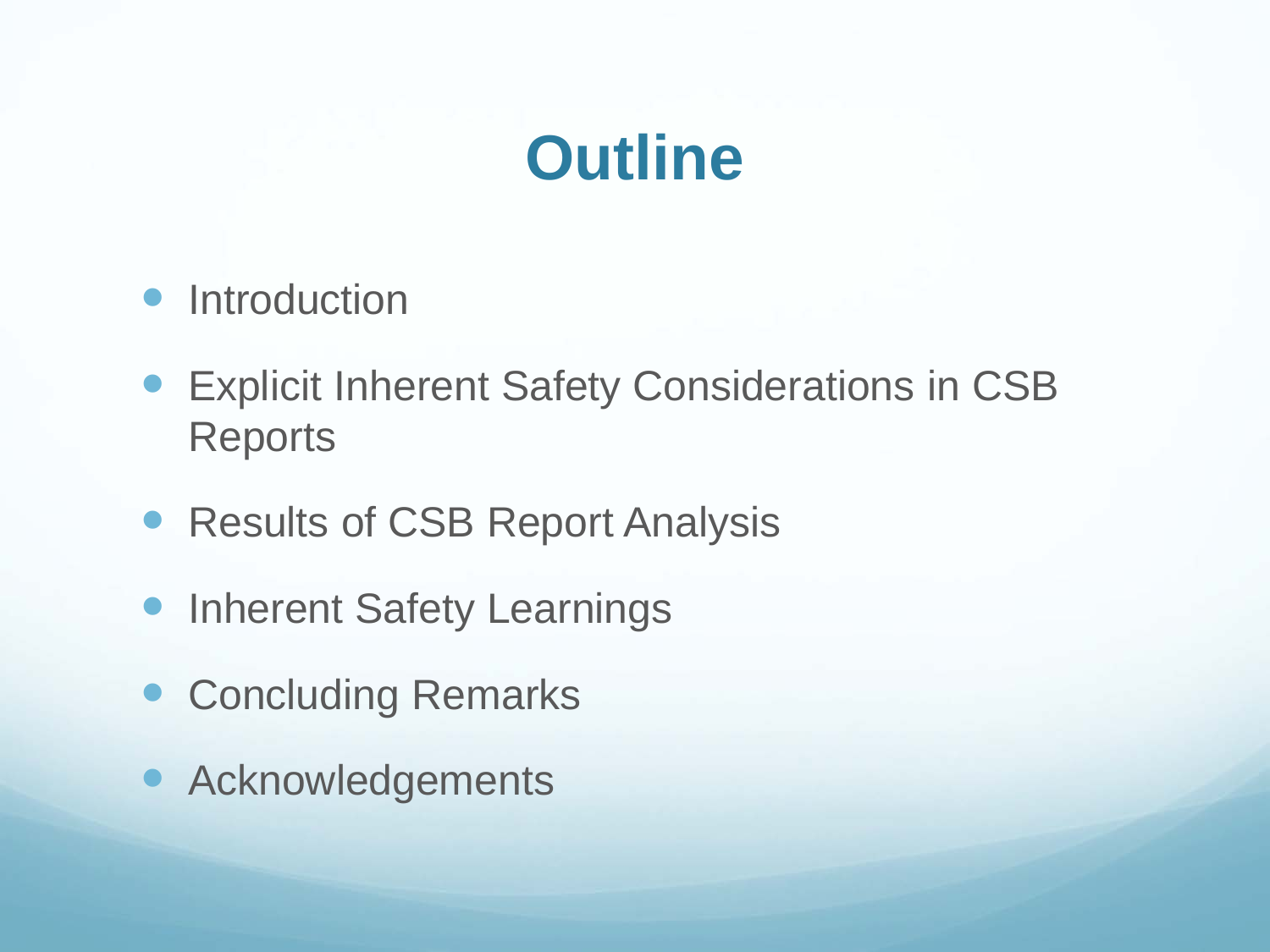## **Introduction**

- **Scope**
	- Analysis of CSB reports with respect to hierarchy of risk controls

#### **• Motivation**

• Significant value of CSB reports with respect to lessons learned

#### **Objective**

• Highlight role of ISD within hierarchy of risk control measures and process safety management systems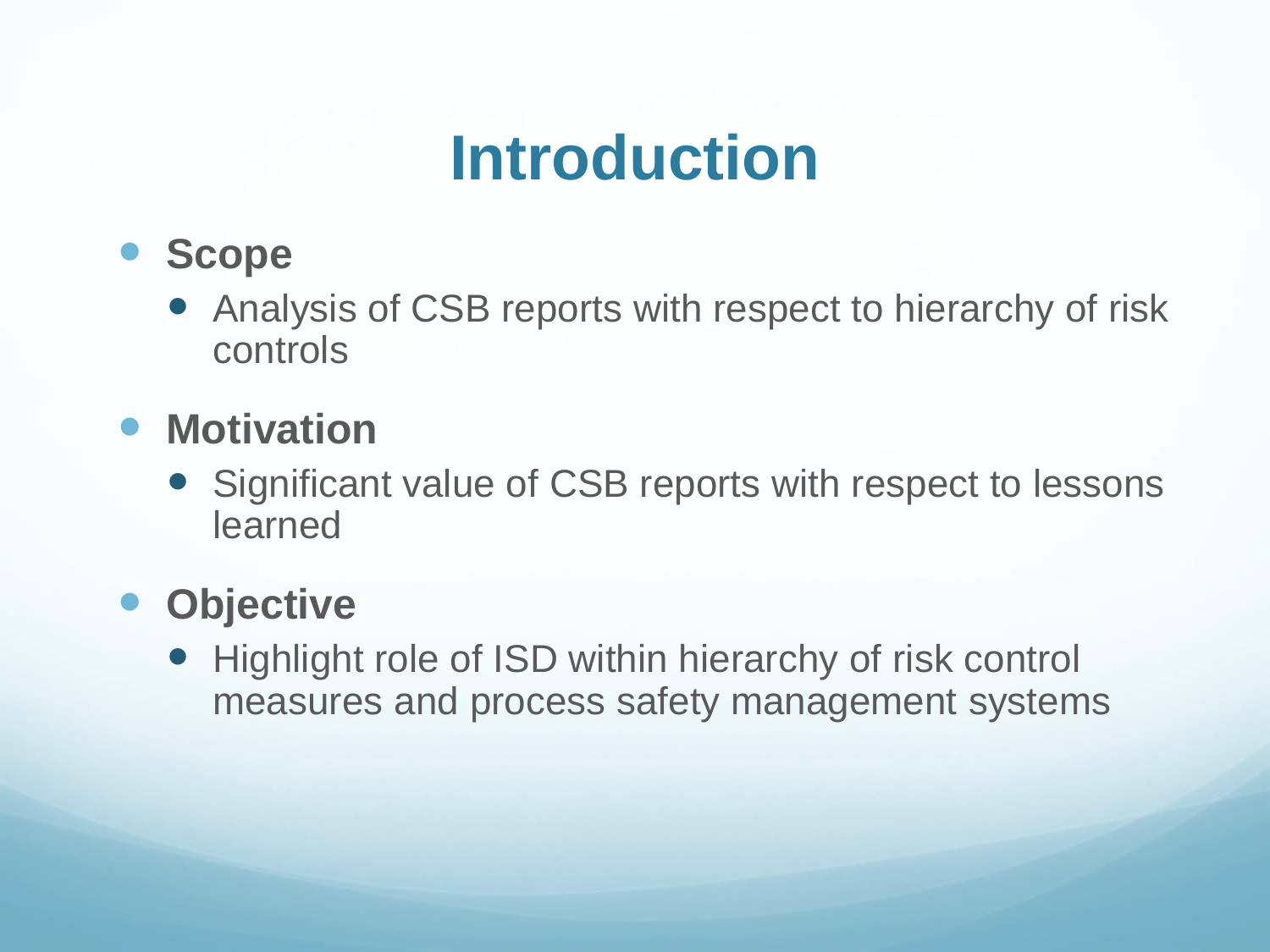#### **Analysis Framework**

- **85** CSB reports investigation reports, case studies, safety bulletins, urgent recommendations
	- Initial analysis: 60 reports (1998 2010)
	- Second analysis: 25 reports (2010 2016)
	- Combined analysis: 85 reports (1998 2016)
- By category in hierarchy of safety measures

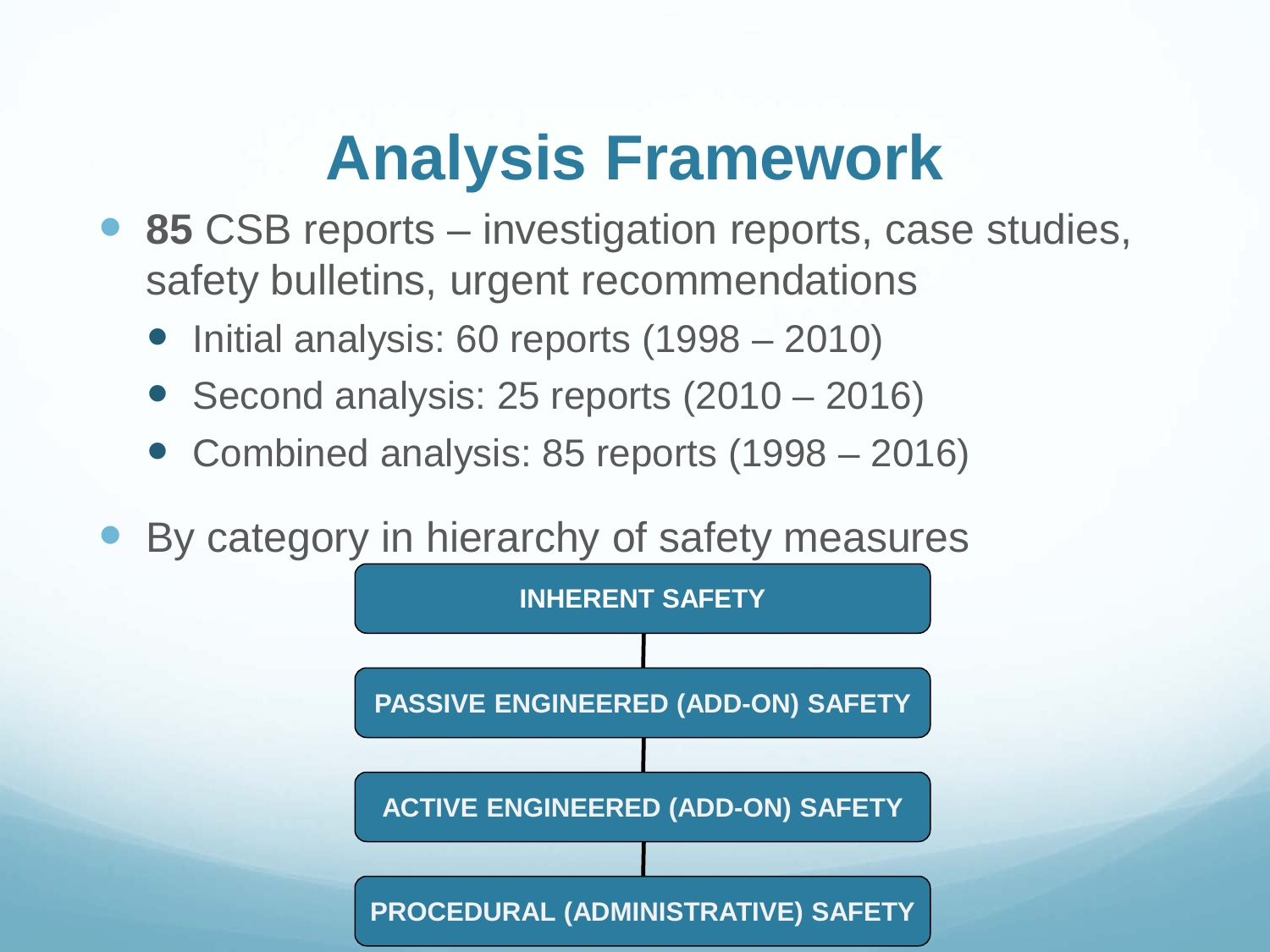#### **Analysis Framework**

- By risk component
	- Likelihood → Prevention
	- Severity → Mitigation
- By Process Safety Management (PSM) element
	- 12-element CSChE PSM system (PSM Guide, 4th ed.)

 By inherent safety (ISD) principle







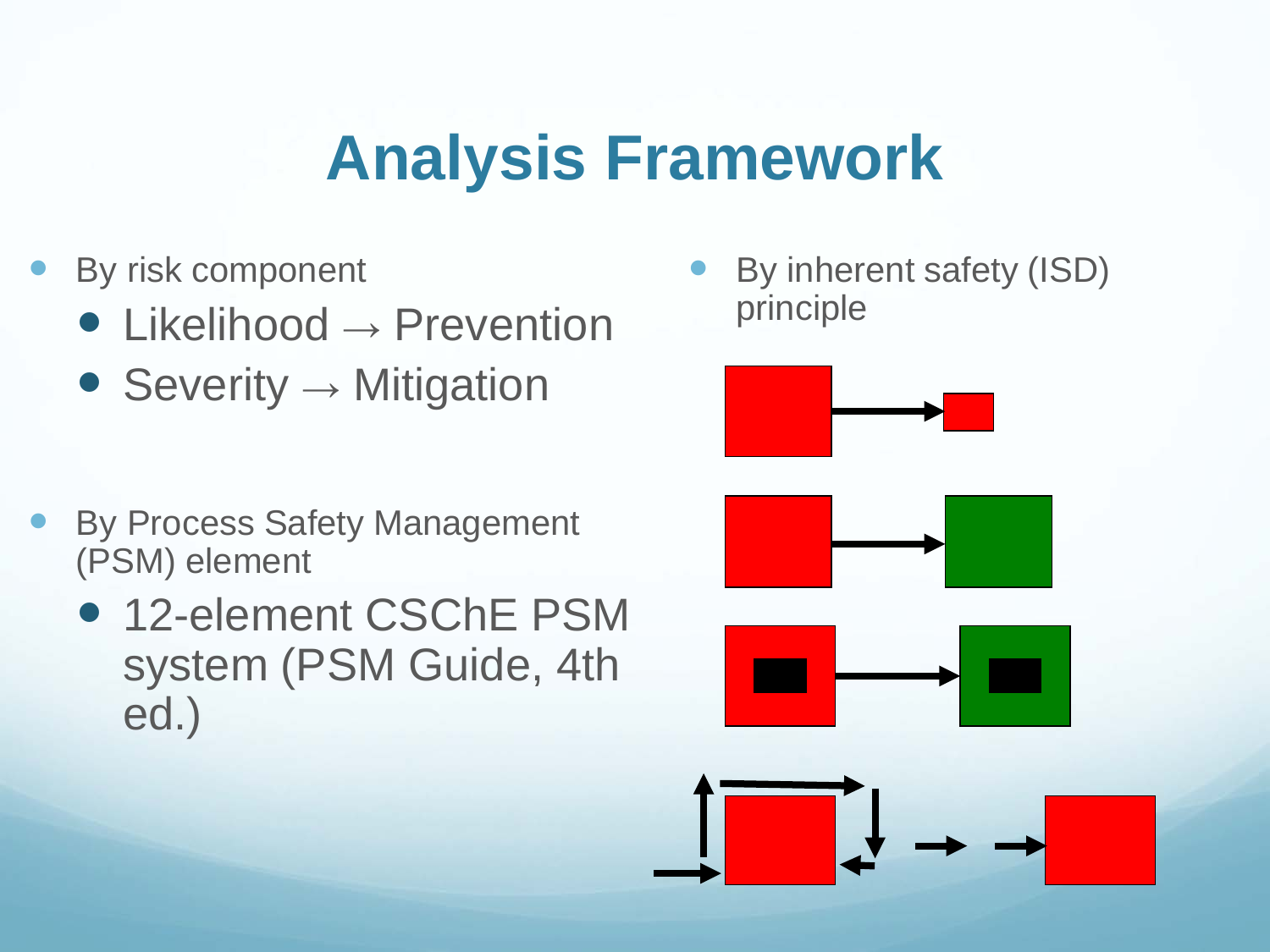#### **Table**

#### **West Fertilizer Explosion, 2015**

| Quote                                                                                                                                        | <b>Type of safety</b><br>measure | <b>Rationale</b>                                                                                                           | P/M | <b>PSM Element</b>                                           |
|----------------------------------------------------------------------------------------------------------------------------------------------|----------------------------------|----------------------------------------------------------------------------------------------------------------------------|-----|--------------------------------------------------------------|
| CSB concluded that<br>the lack of an automatic<br>sprinkler system<br>plausibly contributed to<br>the detonation.                            | Active                           | An automatic sprinkler<br>system would act as an<br>active add-on device.                                                  | M   | <b>PRM</b>                                                   |
| The West Volunteer Fire<br>Department did not<br>conduct pre-incident<br>planning.                                                           | Procedural                       |                                                                                                                            | M   | <b>PRM</b>                                                   |
| Ventilation at ground<br>level was limited to only<br>a few louvered vents.                                                                  | Passive                          | Ventilation louvers are<br>passive safety devices.                                                                         | P   | <b>Capital Project</b><br>Review and<br>Design<br>Procedures |
| [An example of<br>simplification would be<br>to] Limit the types of<br>FGAN blends sold to<br>minimize the need for<br>staff to handle FGAN. | $ISD -$<br>Simplification        | This example is found in<br>Table 6, which explicitly<br>mentions ISD -<br>simplification when<br>addressing this example. | P   | <b>PRM</b>                                                   |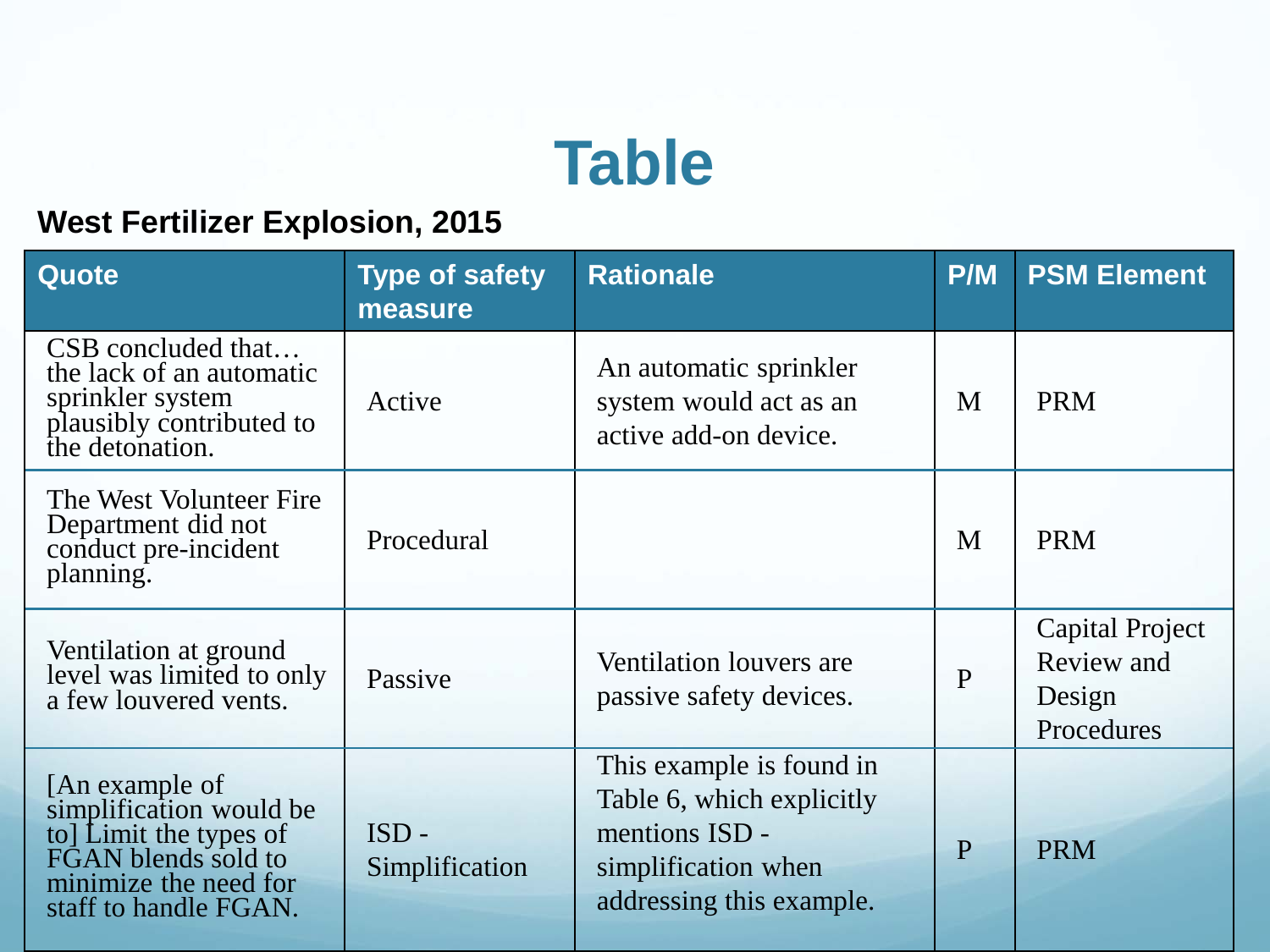#### **Explicit Inherent Safety Considerations in CSB Reports**

- Earlier CSB reports generally have implicit examples of ISD and limited use of ISD terminology (or language)
- Trend in recent investigations to explicit use of ISD terminology
	- *inherently safer approaches (alternatives)*
	- *eliminating the hazard*
	- *hierarchy of controls*
	- *substitution*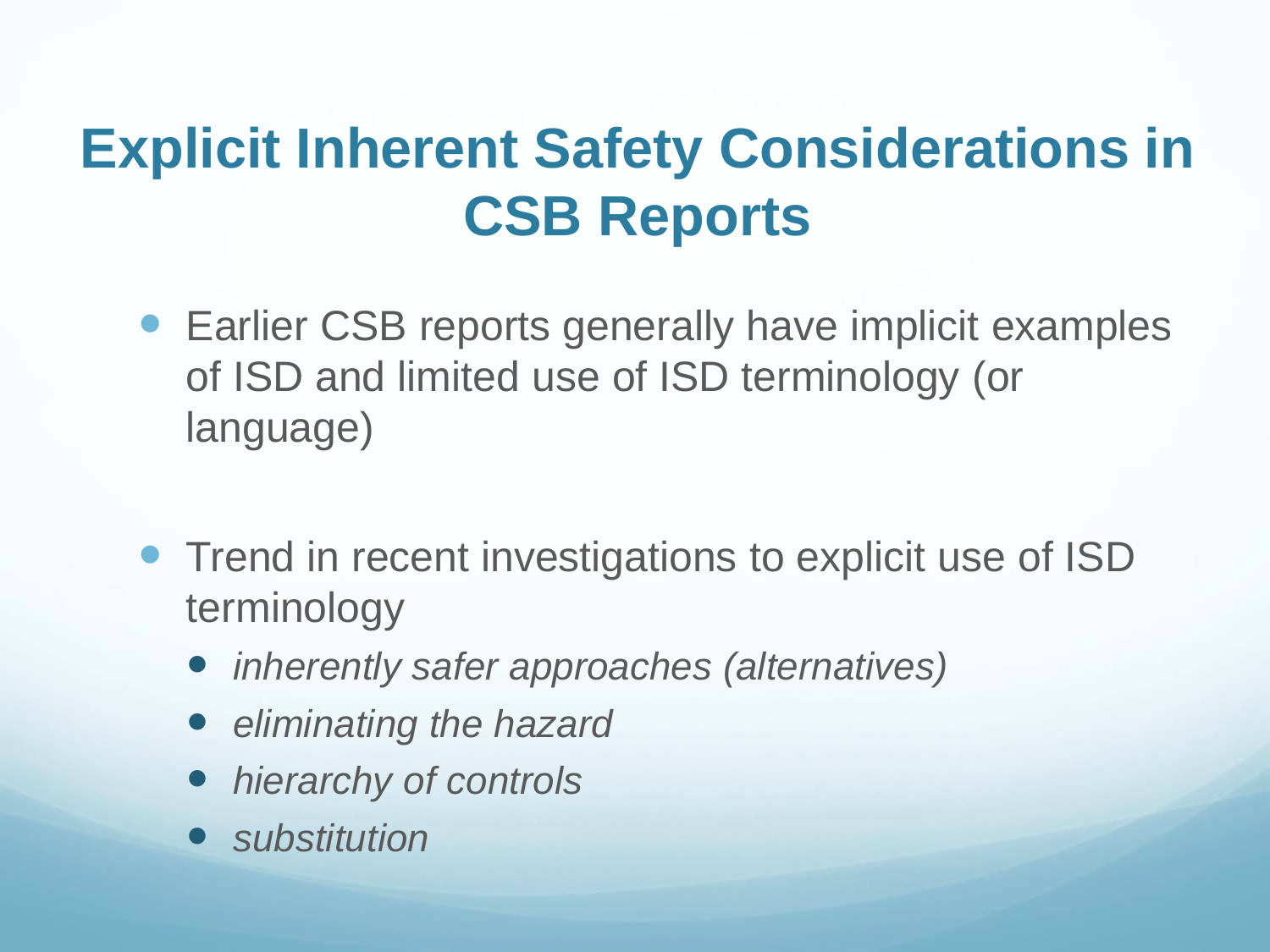# **Xcel Energy**

- Cabin Creek, CO
- October 2007
- Penstock fire
- 5 deaths + …
- Recoating of enclosed penstock (tunnel)
- **Substitution**
	- Non-flammable solvent instead of highly flammable MEK

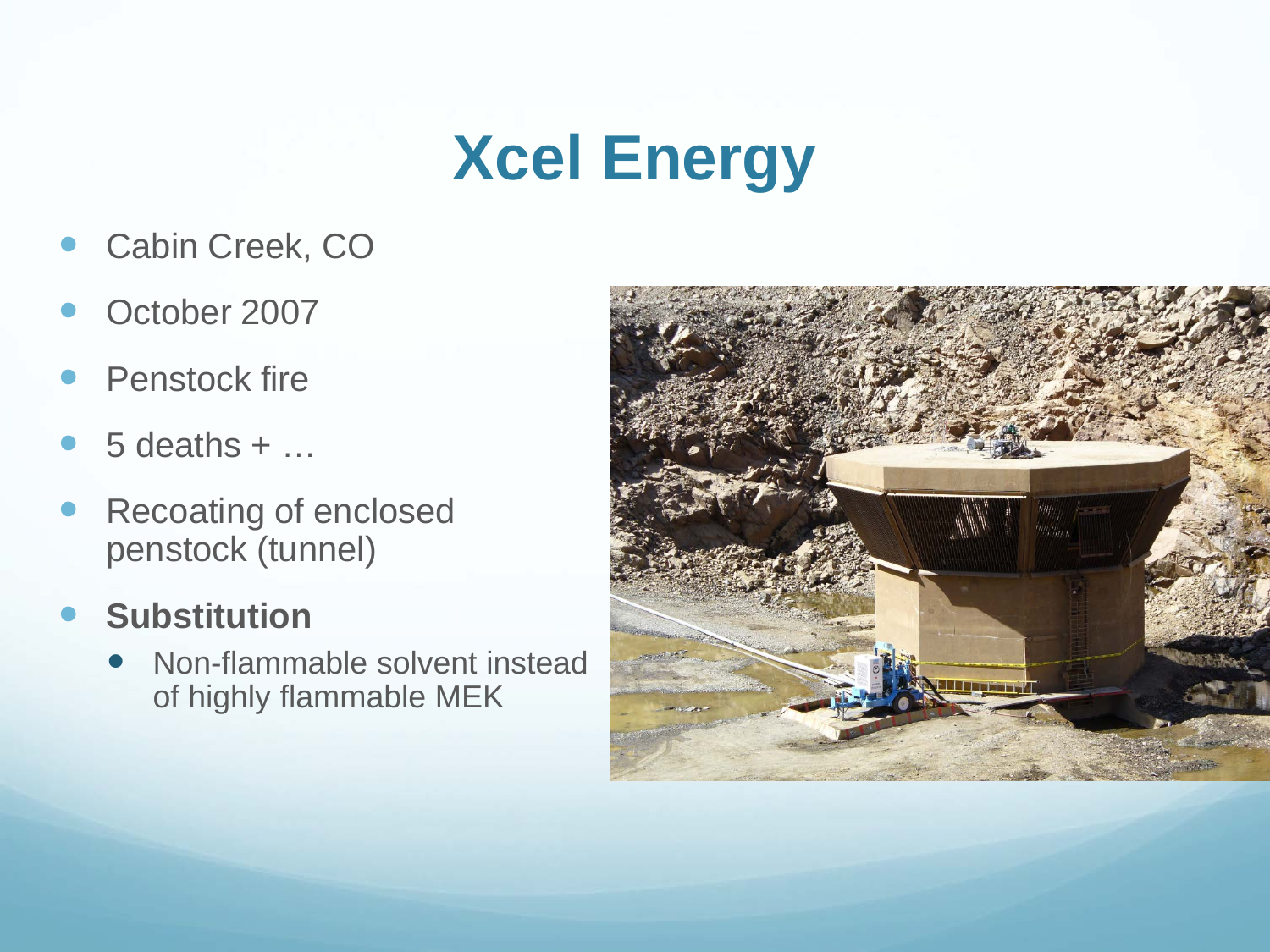#### **West Fertilizer**

- West, TX
- April 2013
- Ammonium nitrate plant explosion
- 15 deaths

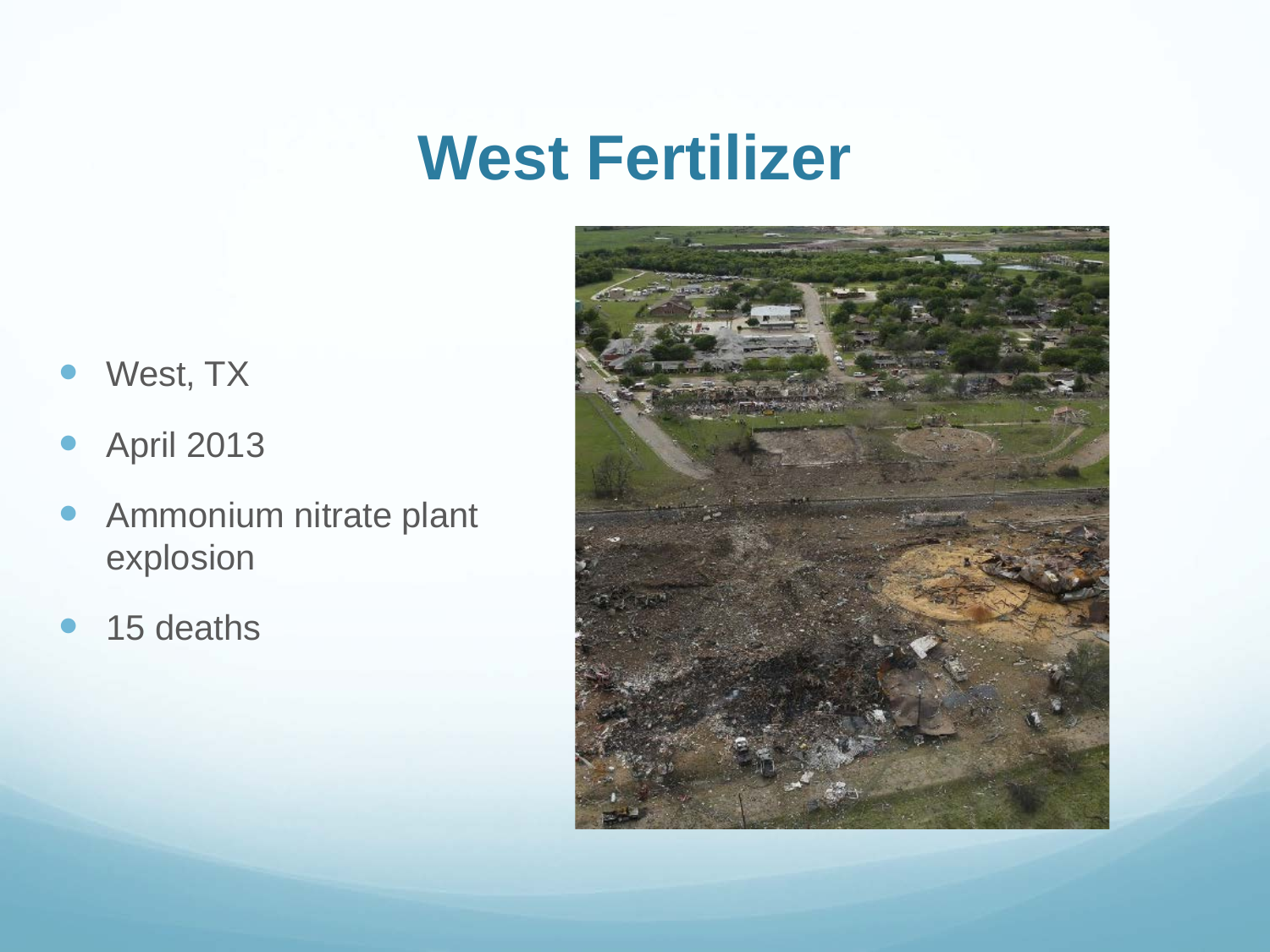#### **West Fertilizer**

#### Table 6. Inherently Safer Approaches for handling FGAN

| <b>Inherently Safer Strategy</b>                | <b>Description</b>                                                                                  | <b>Examples</b>                                                                                                                                                           |
|-------------------------------------------------|-----------------------------------------------------------------------------------------------------|---------------------------------------------------------------------------------------------------------------------------------------------------------------------------|
| Substitution                                    | Replacing a hazardous material<br>with a safer option                                               | Use a fertilizer with less<br>explosive potential than FGAN                                                                                                               |
| Minimization                                    | Reducing the quantity of a<br>hazardous material used in a<br>chemical process                      | Store FGAN in purpose-built<br>buildings holding smaller<br>quantities of materials, well<br>separated from one another and<br>from potential sources of<br>contamination |
| <b>Moderation</b>                               | Using a hazardous material<br>under the least hazardous<br>conditions                               | Store FGAN in bins constructed<br>of materials impervious to the<br>effects of AN and in areas where<br>electric service is not required                                  |
| Limitation of effects (a form of<br>moderation) | Change designs or reaction<br>conditions rather than adding<br>protective equipment                 | Construct FGAN storage bins to<br>minimize the consequences of a<br>possible explosion                                                                                    |
| Simplification                                  | Eliminating process complexity to<br>provide fewer opportunities for<br>error and equipment failure | Limit the types of FGAN blends<br>sold to minimize the need for<br>staff to handle FGAN                                                                                   |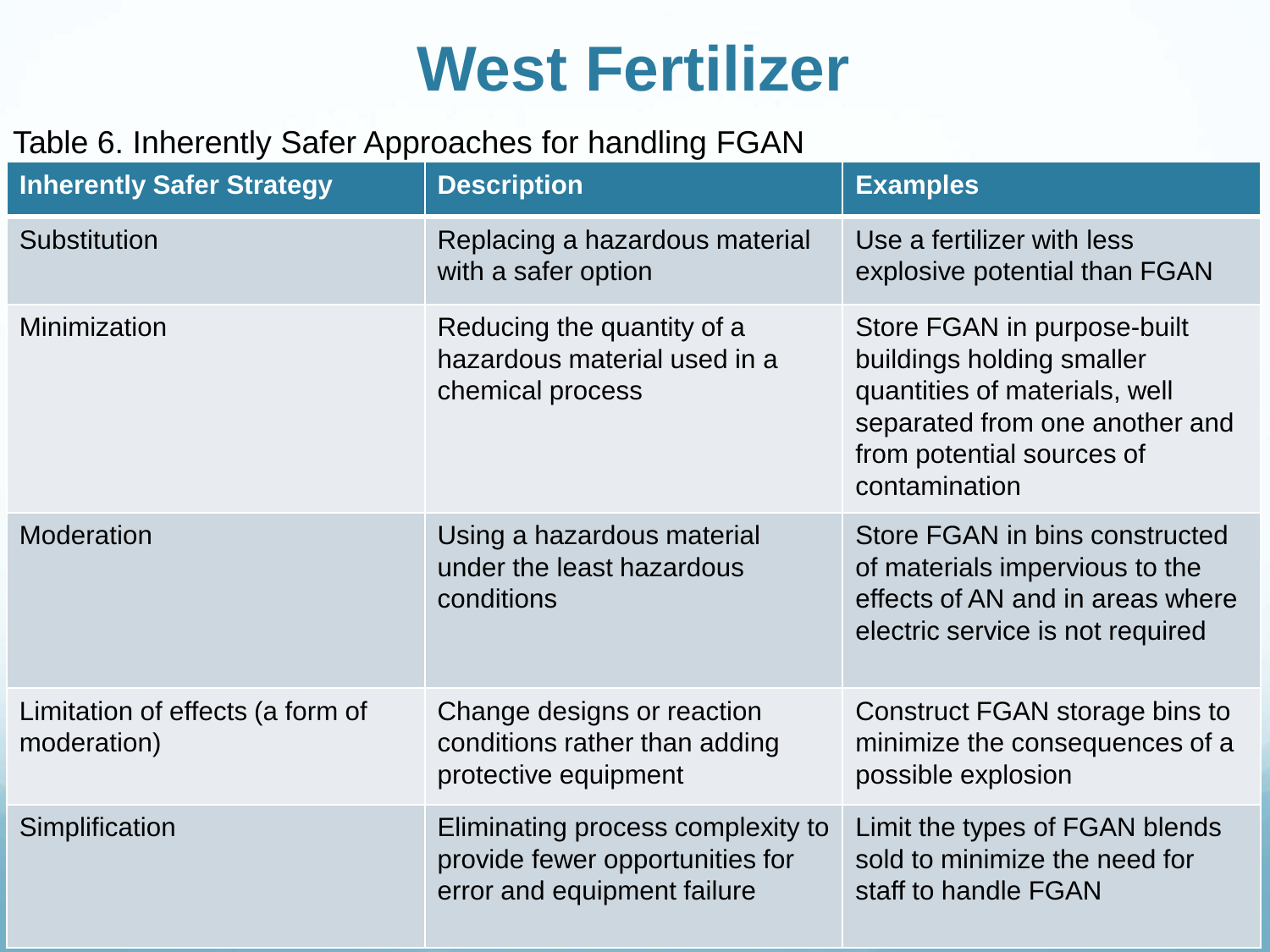#### **Results**

● By initial, second, and combined analysis

- Initial 60-report analysis
- Second 25-report analysis
- Combined 85-report analysis
- ISD analysis
- Hierarchy analysis
- Prevention & mitigation analysis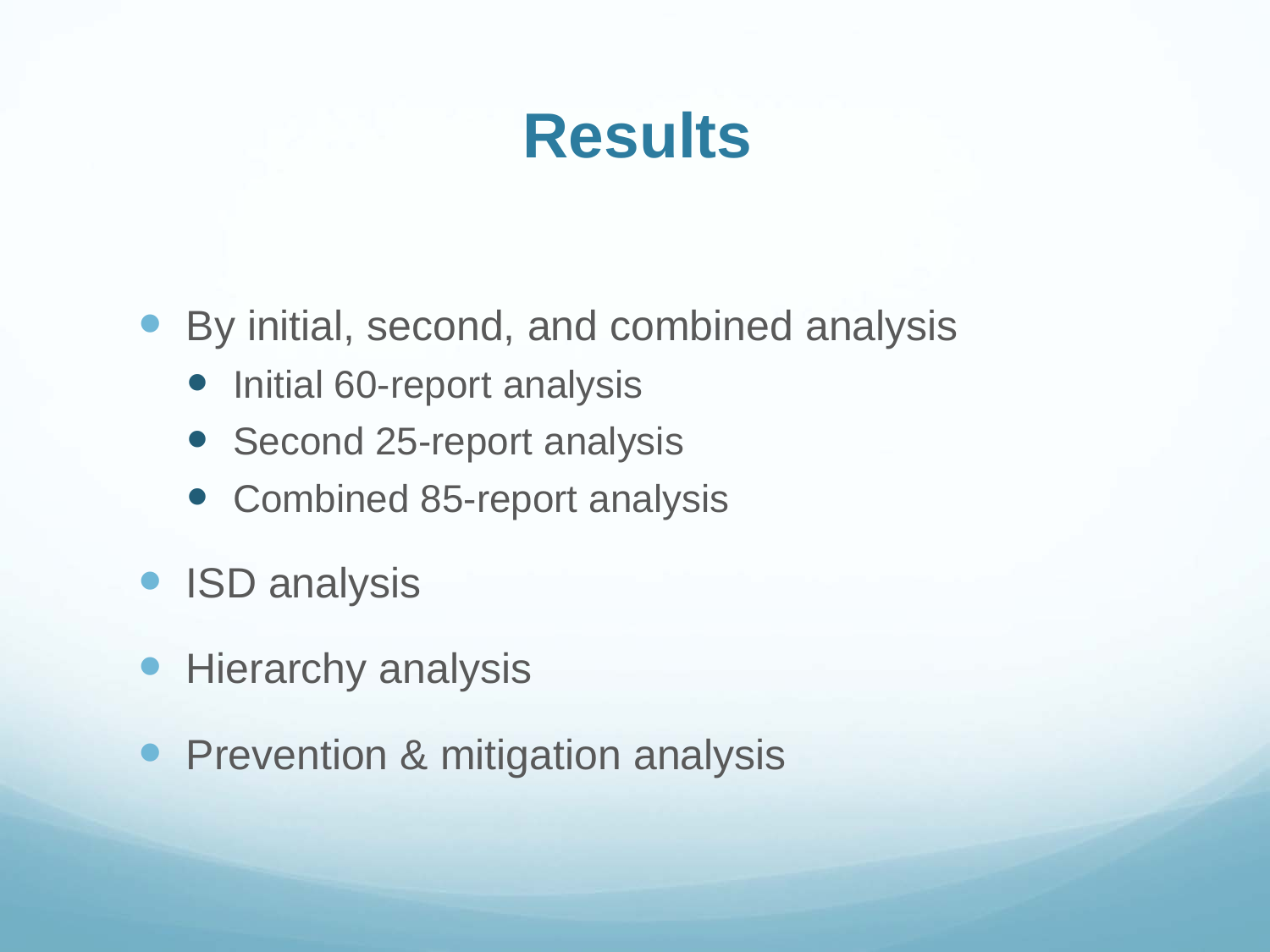#### Initial Analysis **93 ISD Examples**

**Inherent Safety**

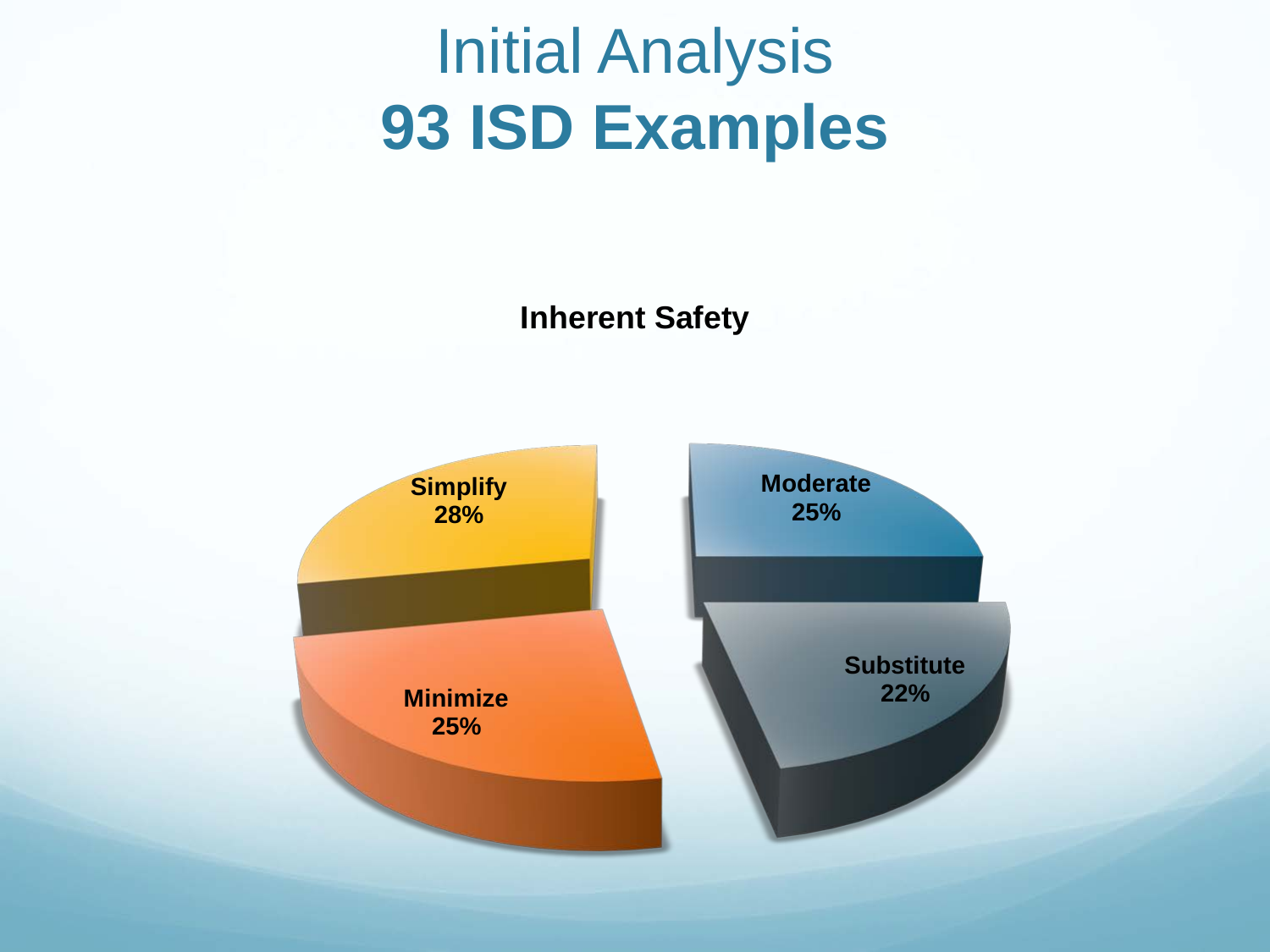#### Second Analysis **82 ISD Examples**

**Inherent Safety**

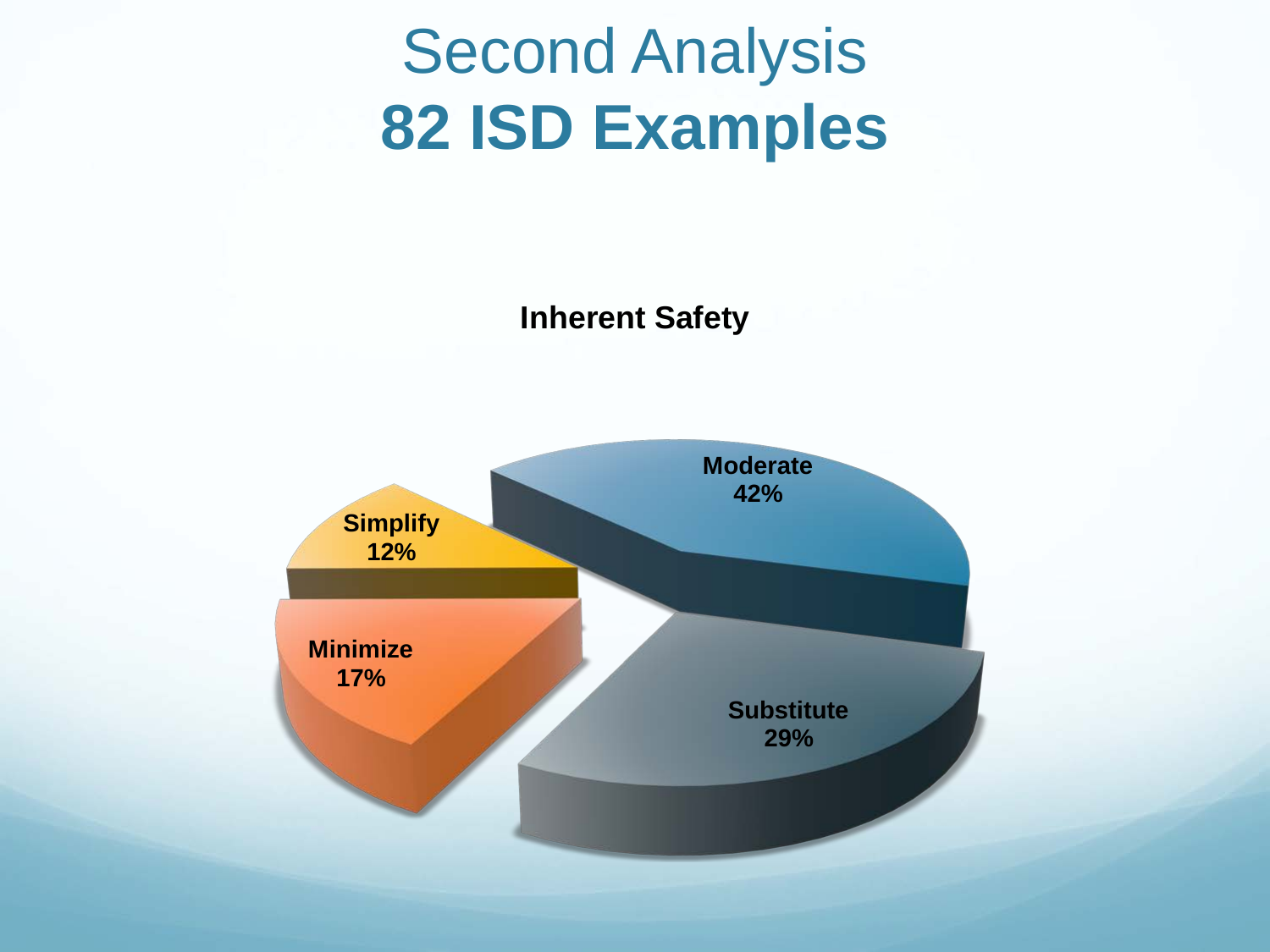#### Overall Analysis **175 ISD Examples**

**Inherent Safety**

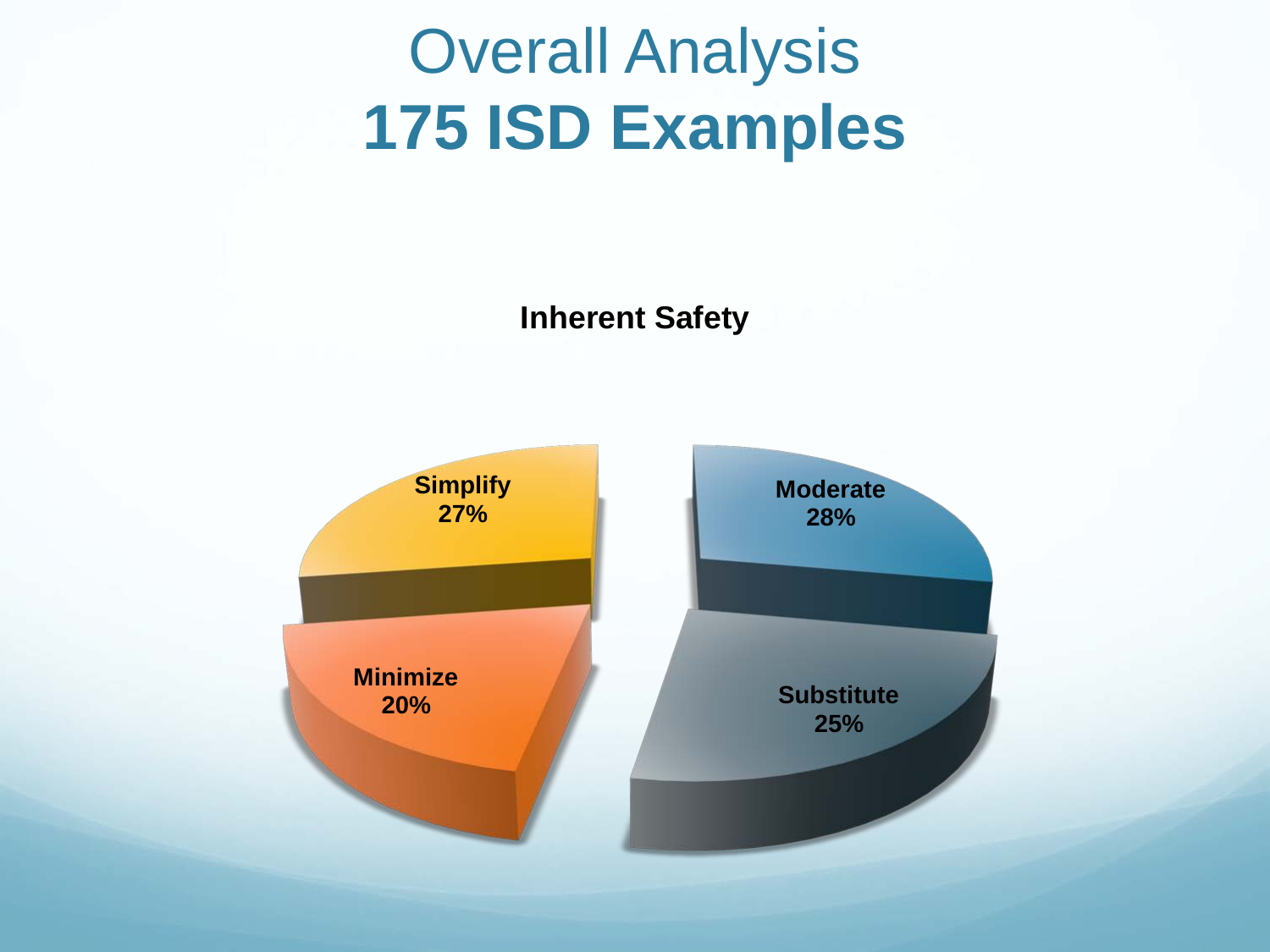# Initial Analysis **ISD Analysis by PSM Element**



- 6 Process and Equipment Integrity
- 2 Process Knowledge & Documentation
- 3 Capital Project Review and Design Procedures
- 5 Management of Change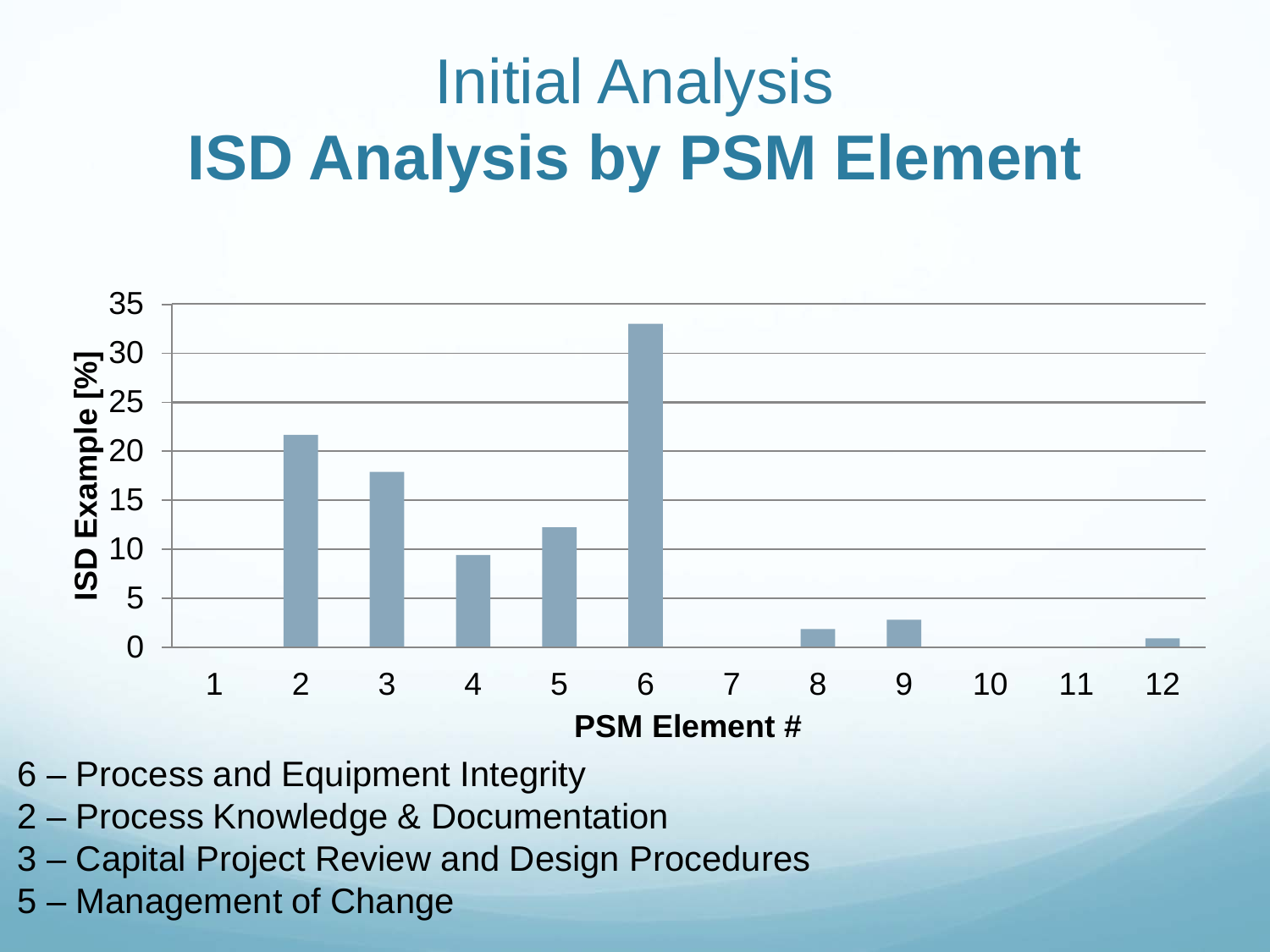# Second Analysis **ISD Analysis by PSM Element**



- 4 Process Risk Management
- 10 Company Standards, Codes, and Regulations
- 3 Capital Project Review and Design Procedures
- 6 Process and Equipment Integrity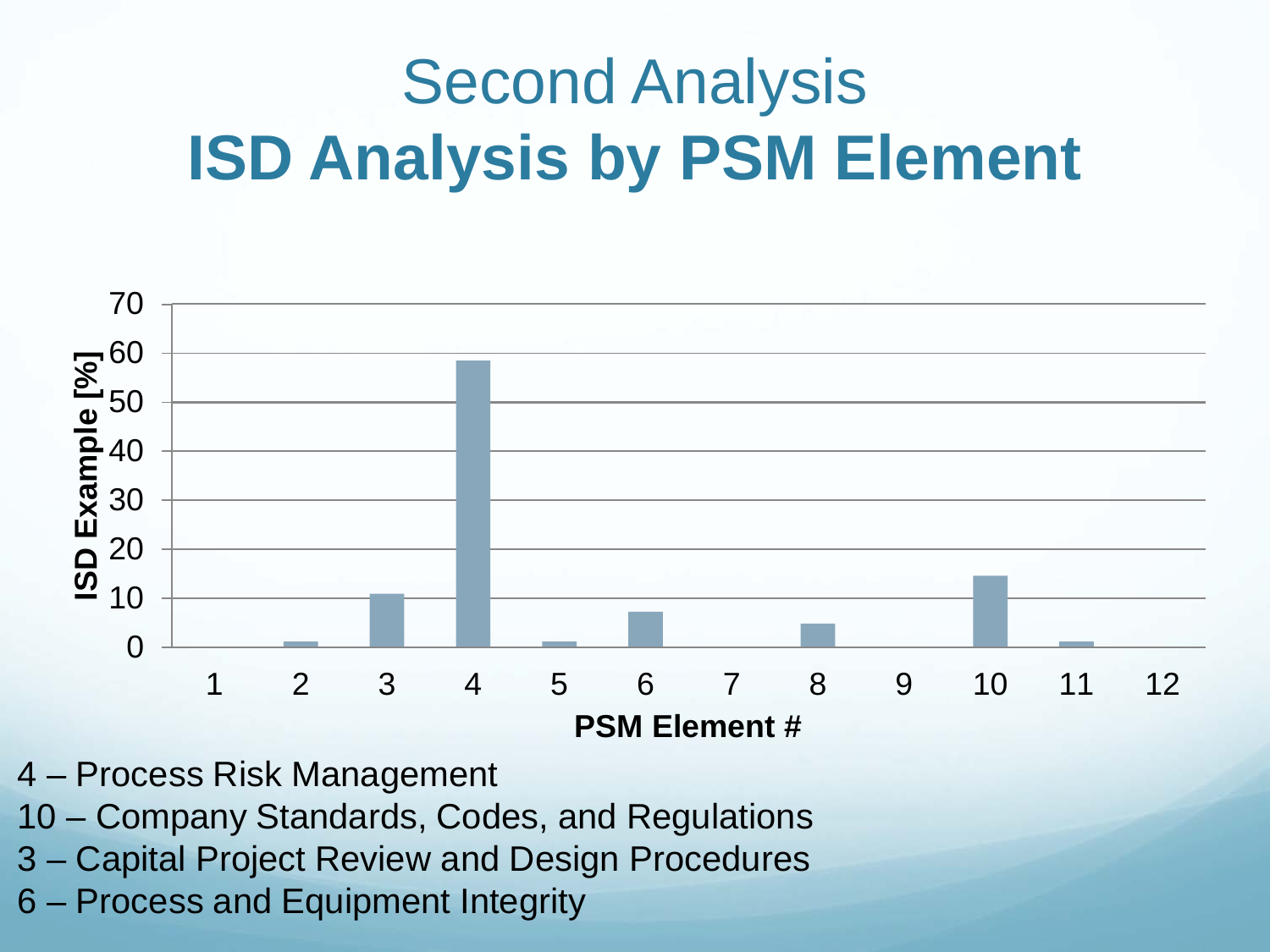# Overall Analysis **ISD Analysis by PSM Element**



- 4 Process Risk Management
- 6 Process and Equipment Integrity
- 3 Capital Project Review and Design Procedures
- 2 Process Knowledge and Documentation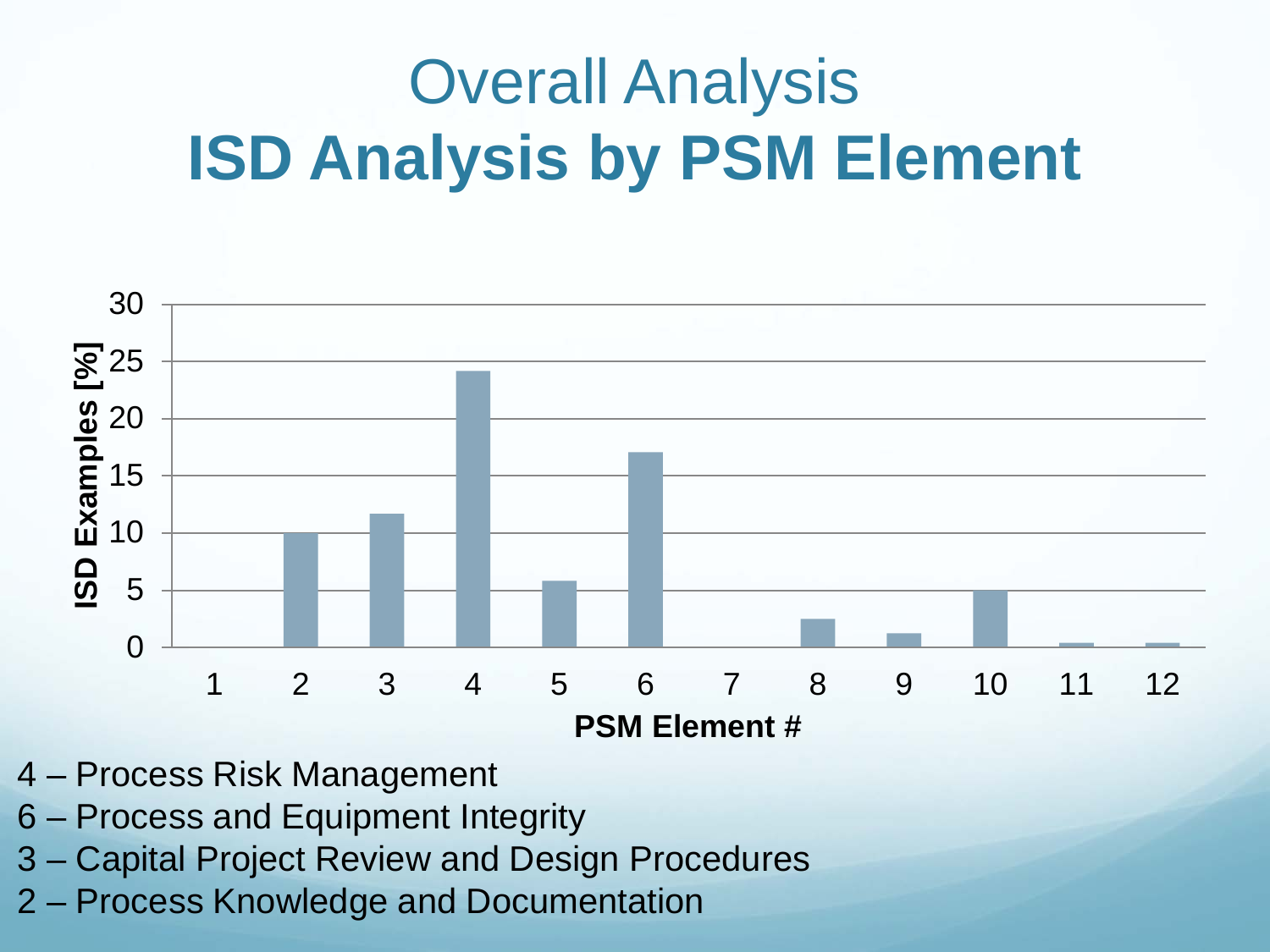## Initial Analysis **258 Hierarchy Examples 70% Prevention / 30% Mitigation**

**Hierarchy of Controls**

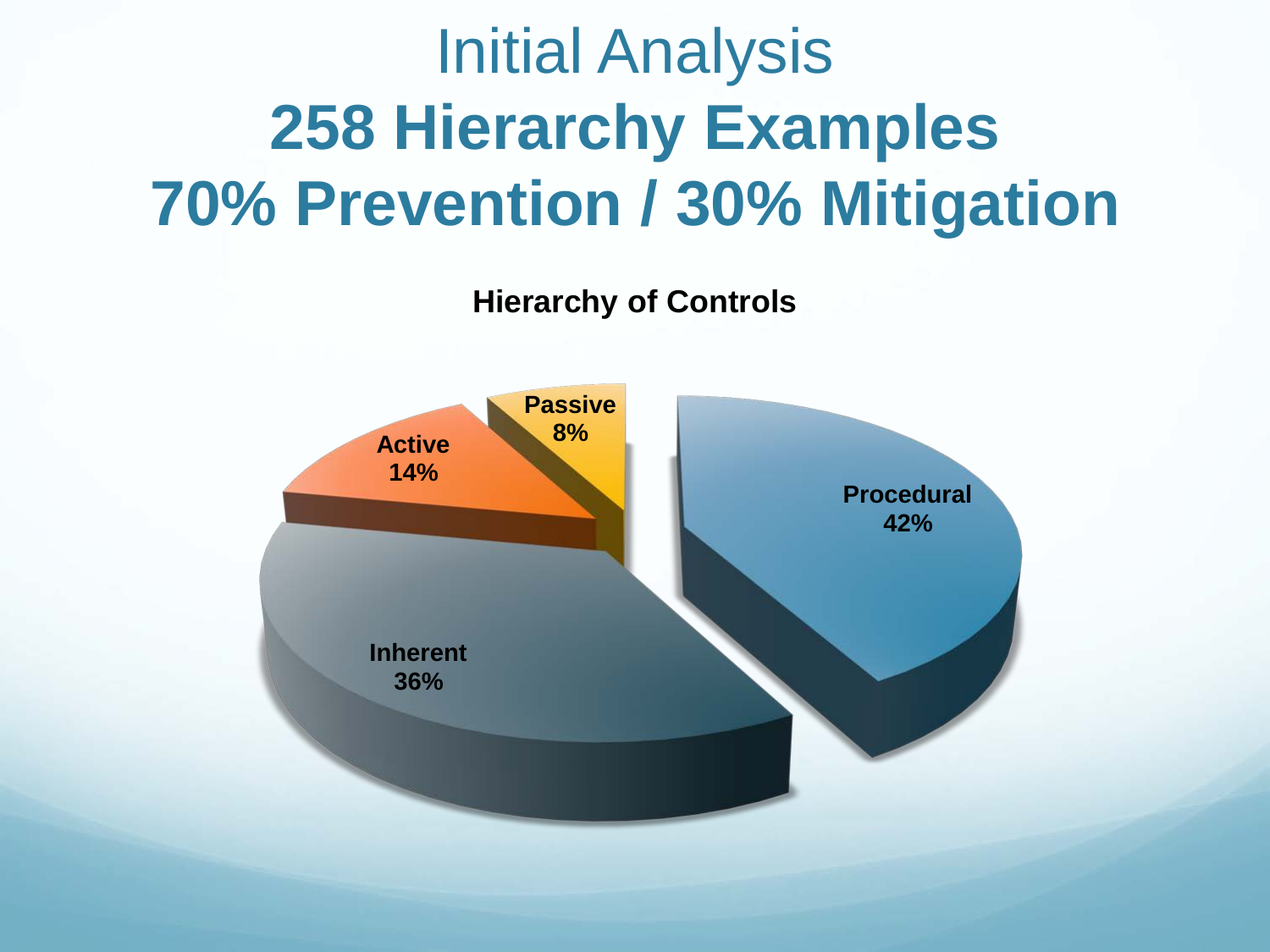## Second Analysis **421 Hierarchy Examples 76% Prevention / 24% Mitigation**

**Hierarchy of Controls**

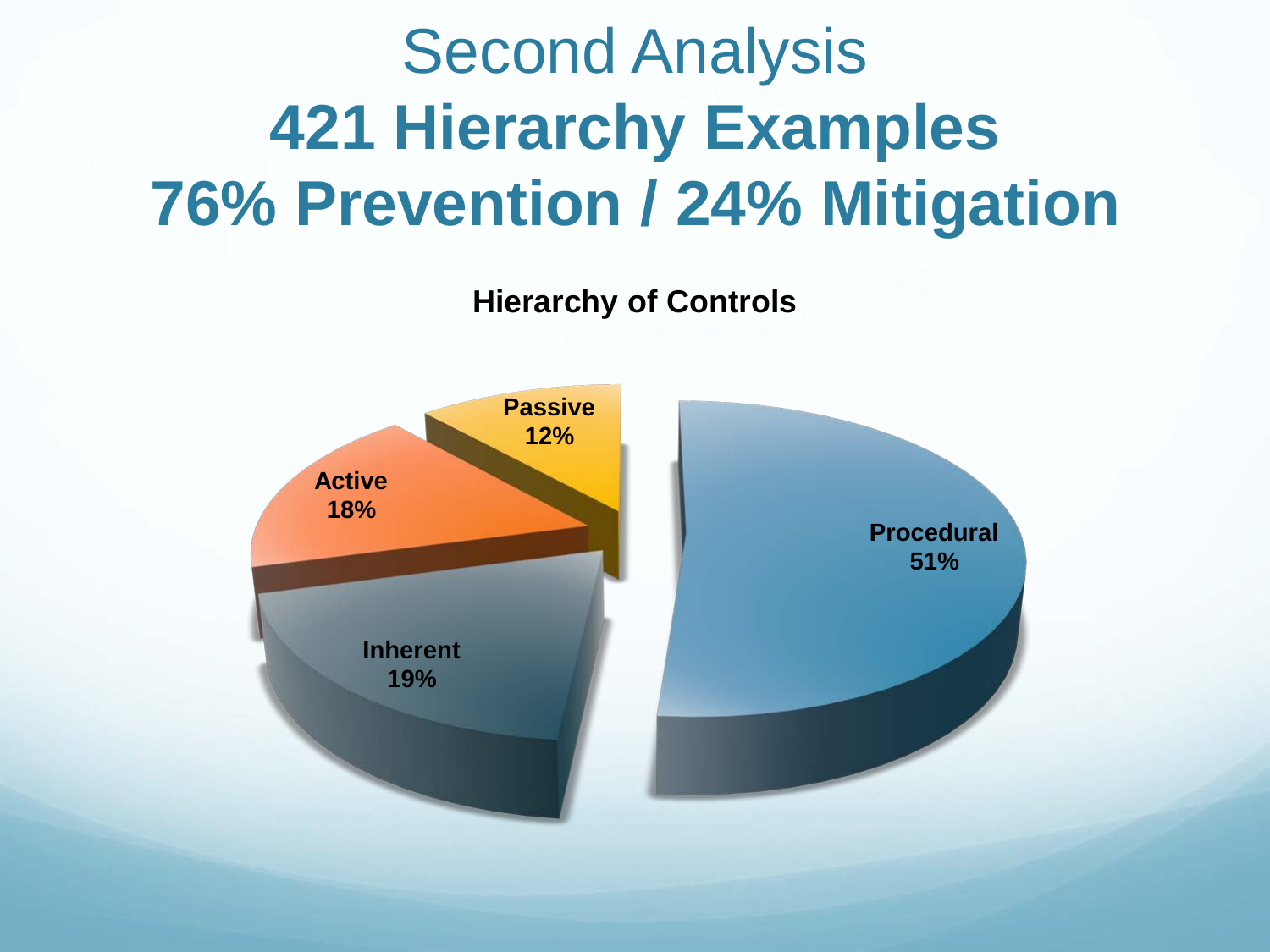## Overall Analysis **679 Hierarchy Examples 74% Prevention / 26% Mitigation**

**Hierarchy of Controls**

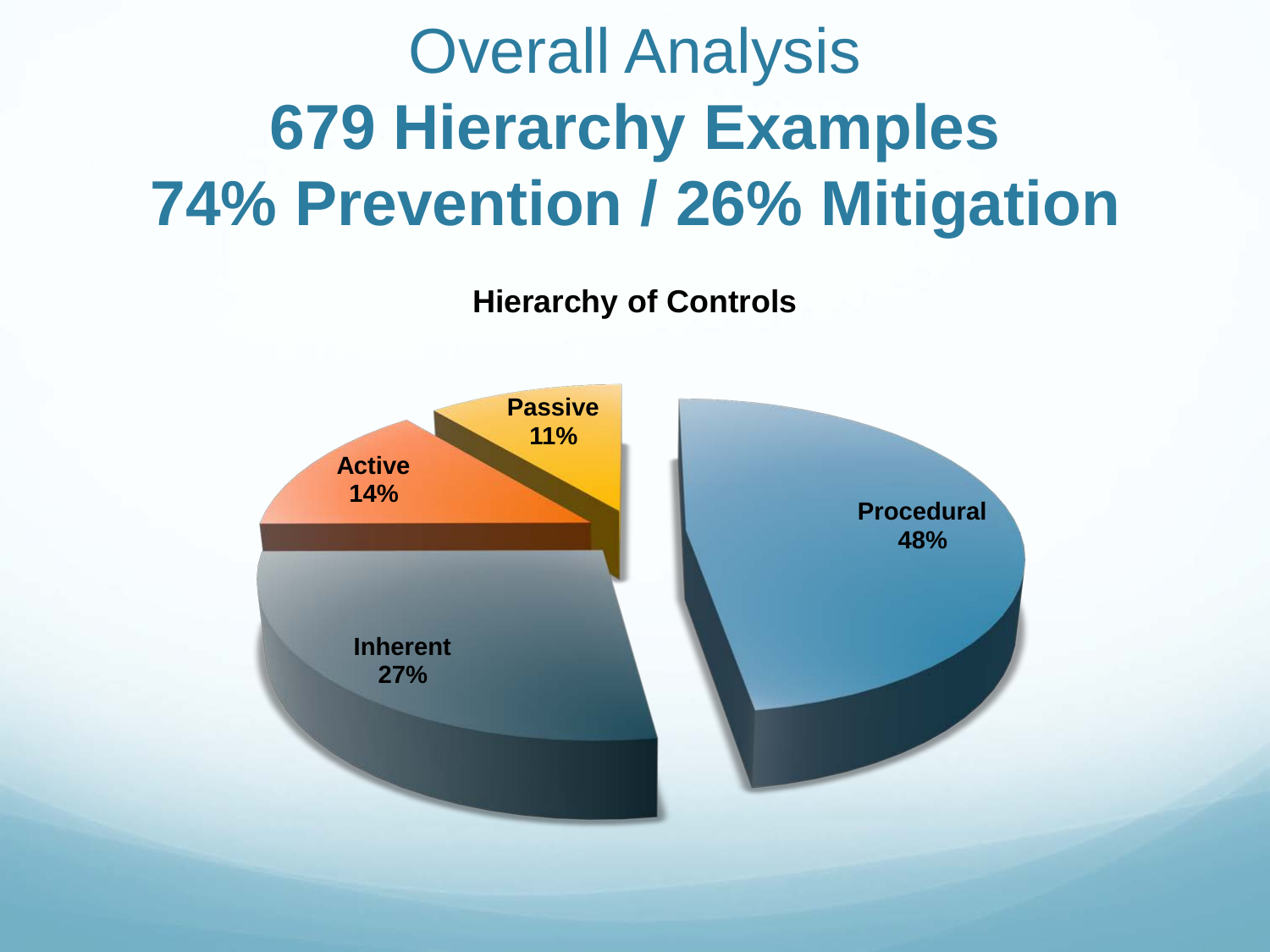### Initial Analysis **Hierarchy Analysis by PSM Element**



- 6 Process and Equipment Integrity
- 8 Training and Performance
- 2 Process Knowledge and Documentation
- 3 Capital Project Review & Design Procedures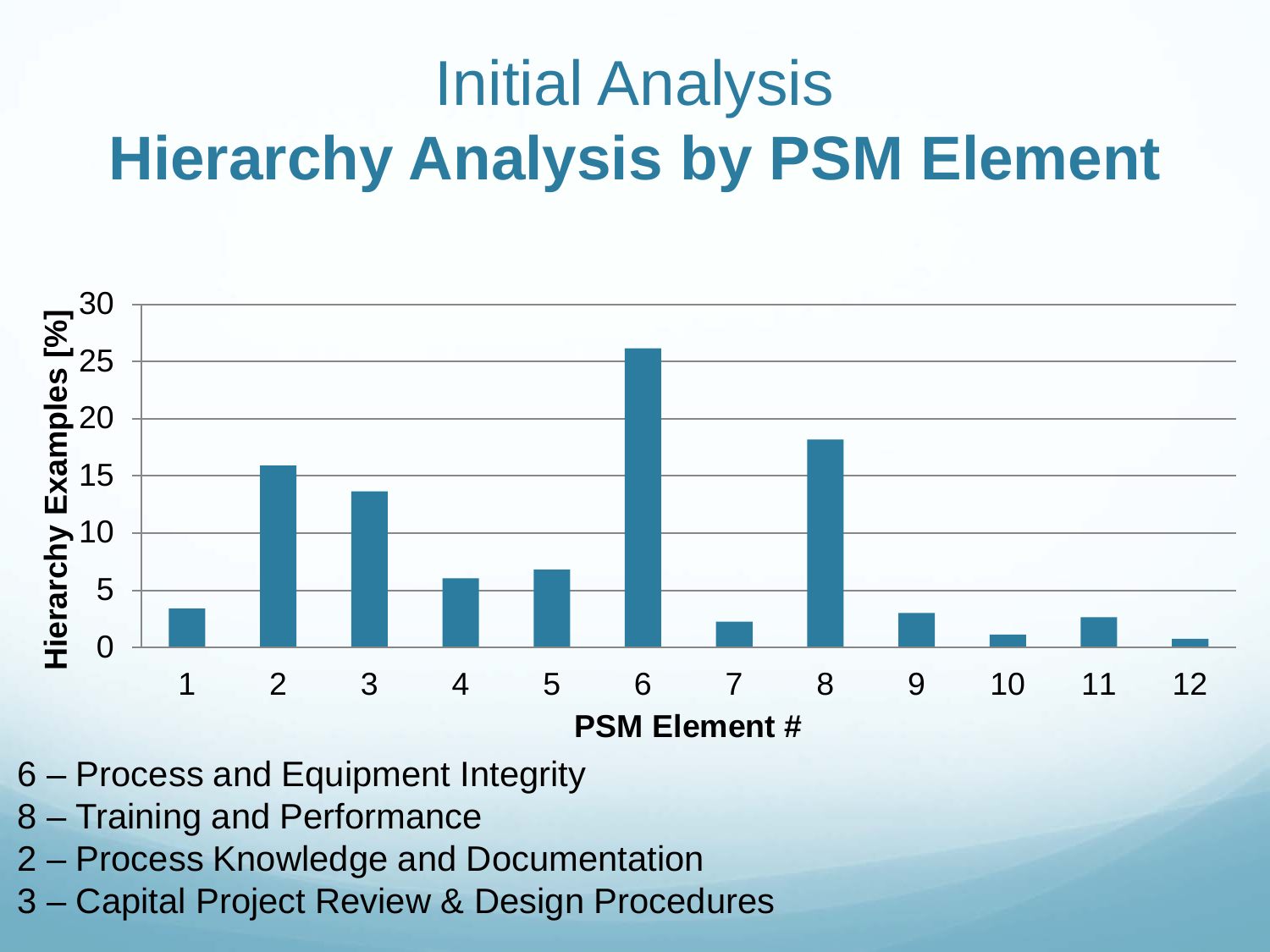## Second Analysis **Hierarchy Analysis by PSM Element**



- 4 Process Risk Management
- 6 Process and Equipment Integrity
- 8 Training and Performance
- 10 Company Standards, Codes, and Regulations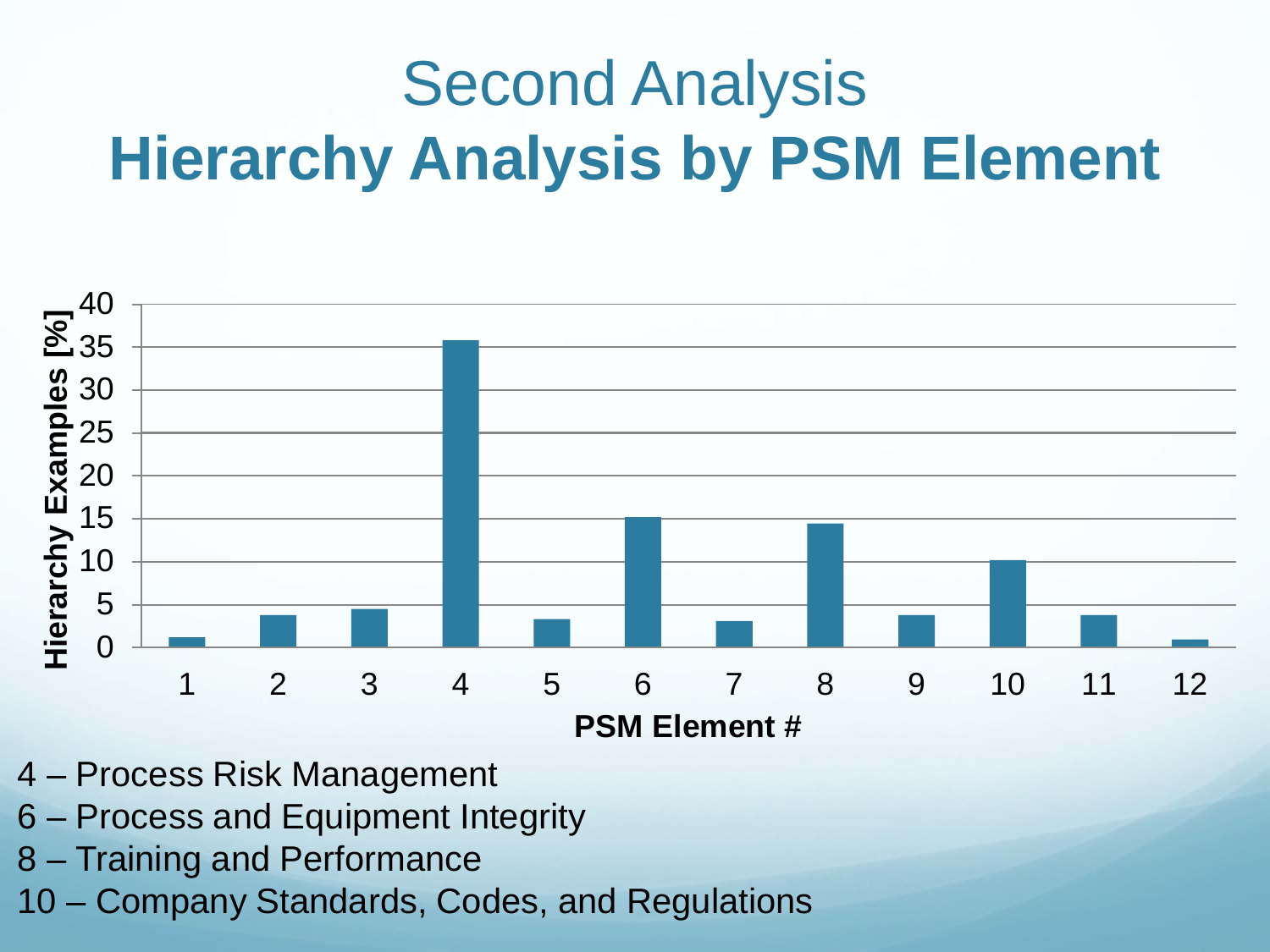## Overall Analysis **Hierarchy Analysis by PSM Element**



- 4 Process Risk Management
- 6 Process and Equipment Integrity
- 8 Training and Performance
- 2 Process Knowledge and Documentation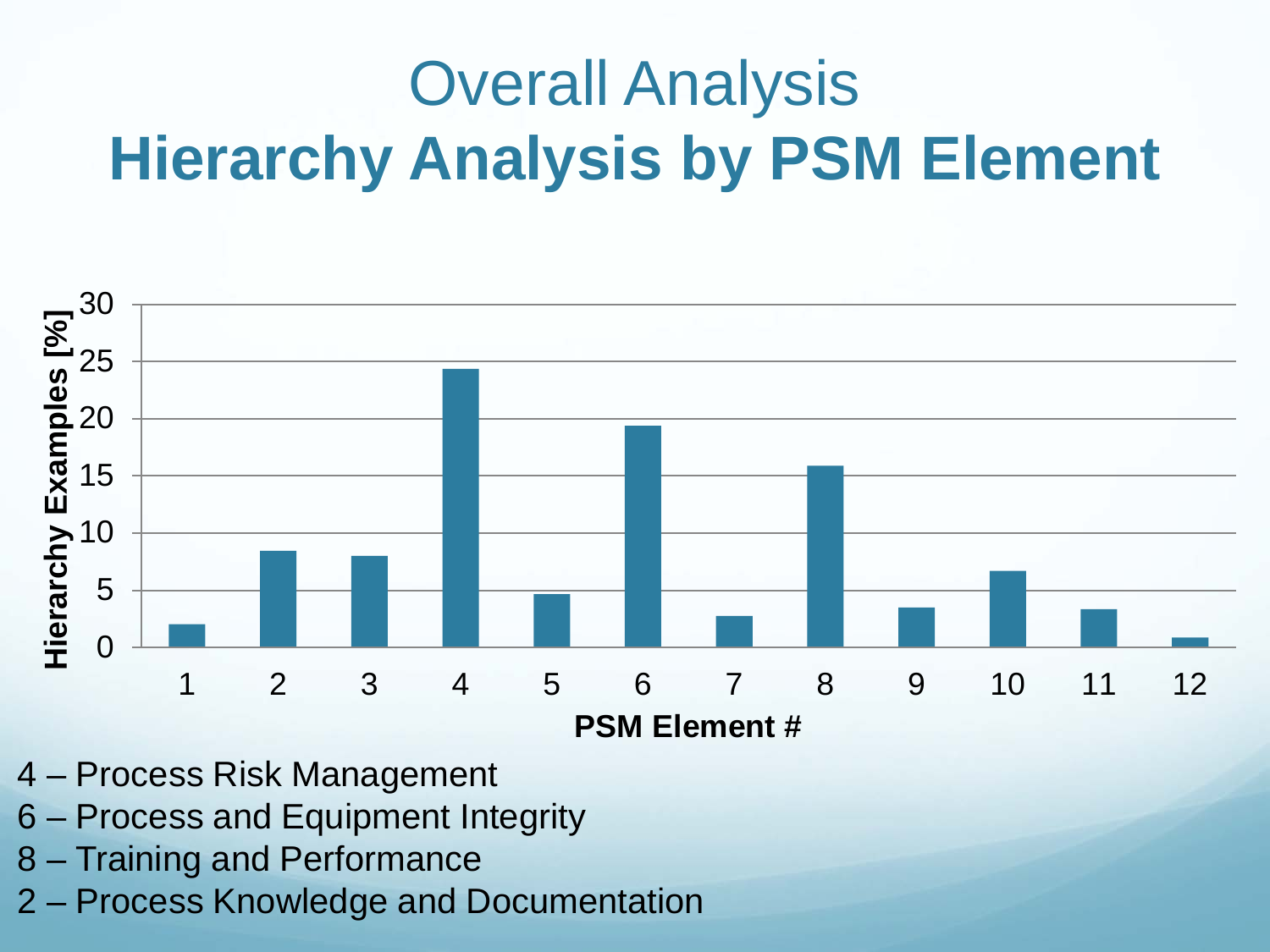#### Second Analysis **Prevention**

**Prevention within the Hierarchy of Controls**

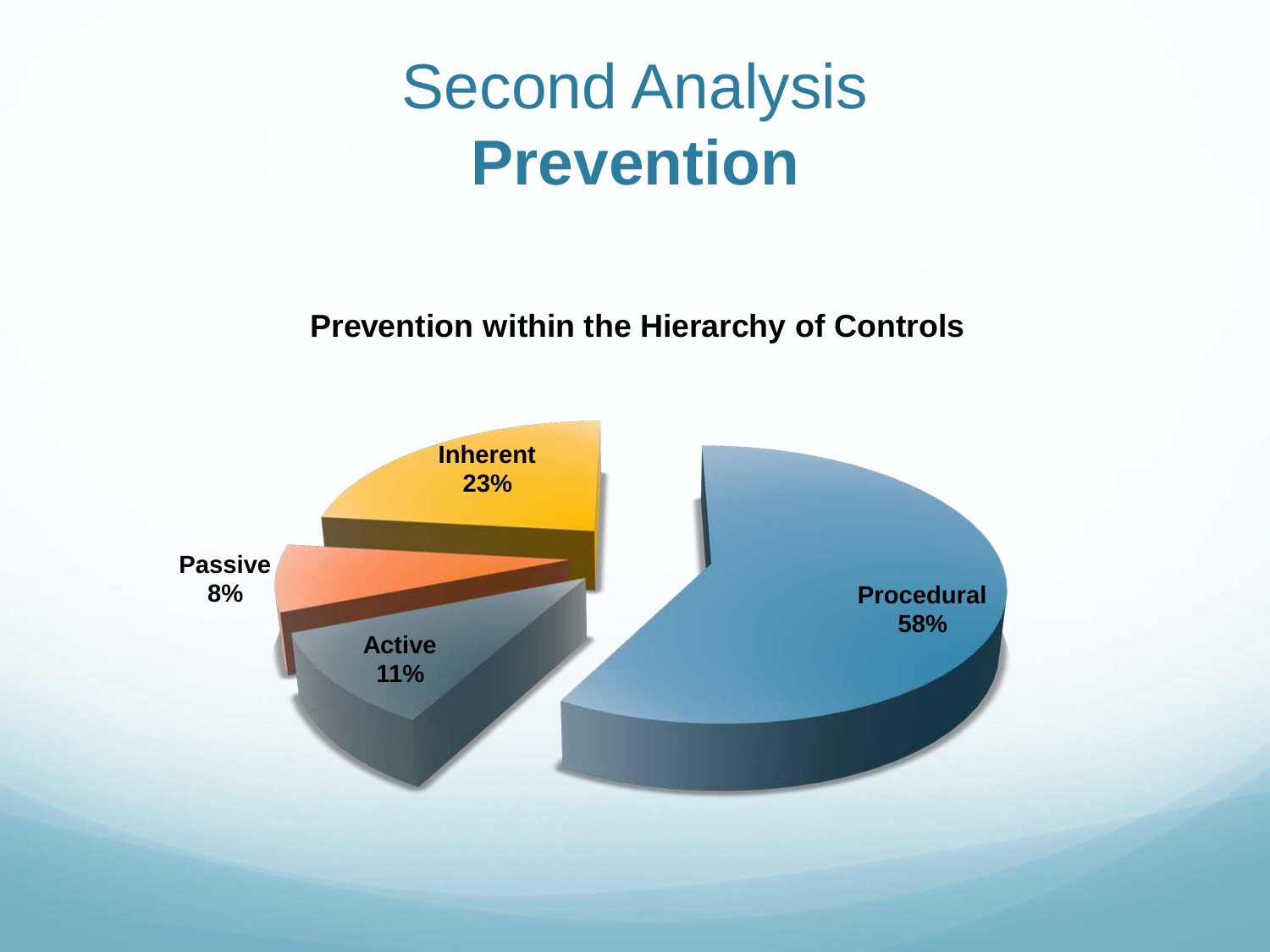#### Second Analysis **Mitigation**

**Mitigation within the Hierarchy of Controls**

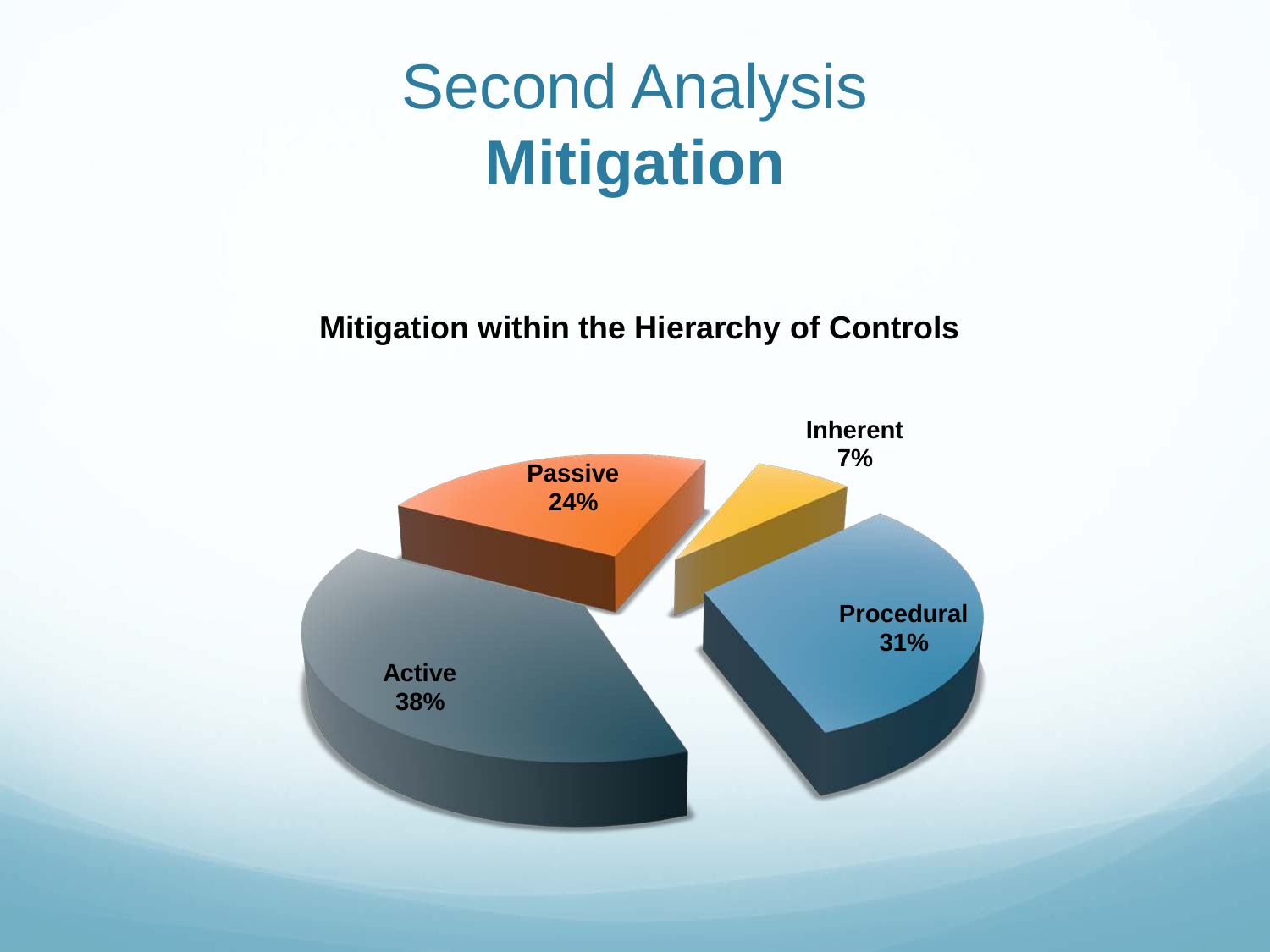#### **Inherent Safety Learnings**

Findings here are generally consistent with:

- Kidam et al. (2010): 13<sup>th</sup> Intl Symp. Loss Prevention
	- Failure Knowledge Database (Japan)
	- e.g. high percentage of procedural safety issues
- Yang et al. (2009): Hazards XXI
	- Analysis of case histories for common lessons learned
	- e.g. importance of all levels in the hierarchy of controls
- Fyffe et al. (2016): Analysis of key issues in CSB reports
	- Predominance of design & engineering issues
	- Predominance of process hazard analyses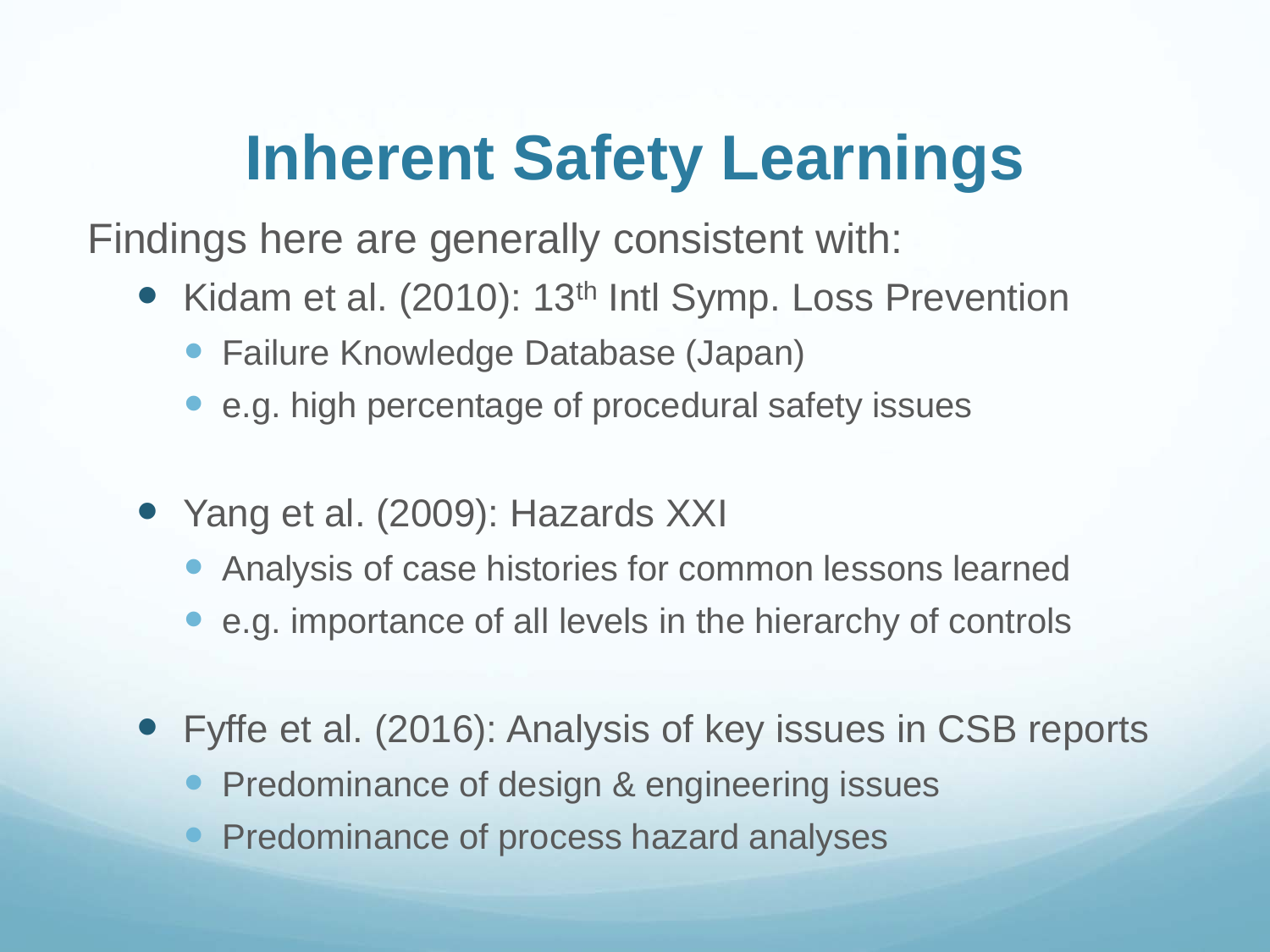## **Concluding Remarks**

- Procedural safety is most popular
- Active safety common among mitigation efforts
- Prevention consistently more common than mitigation
- ISD has clear role to play in process incident prevention/mitigation
- All ISD principles are relevant to process safety assurance